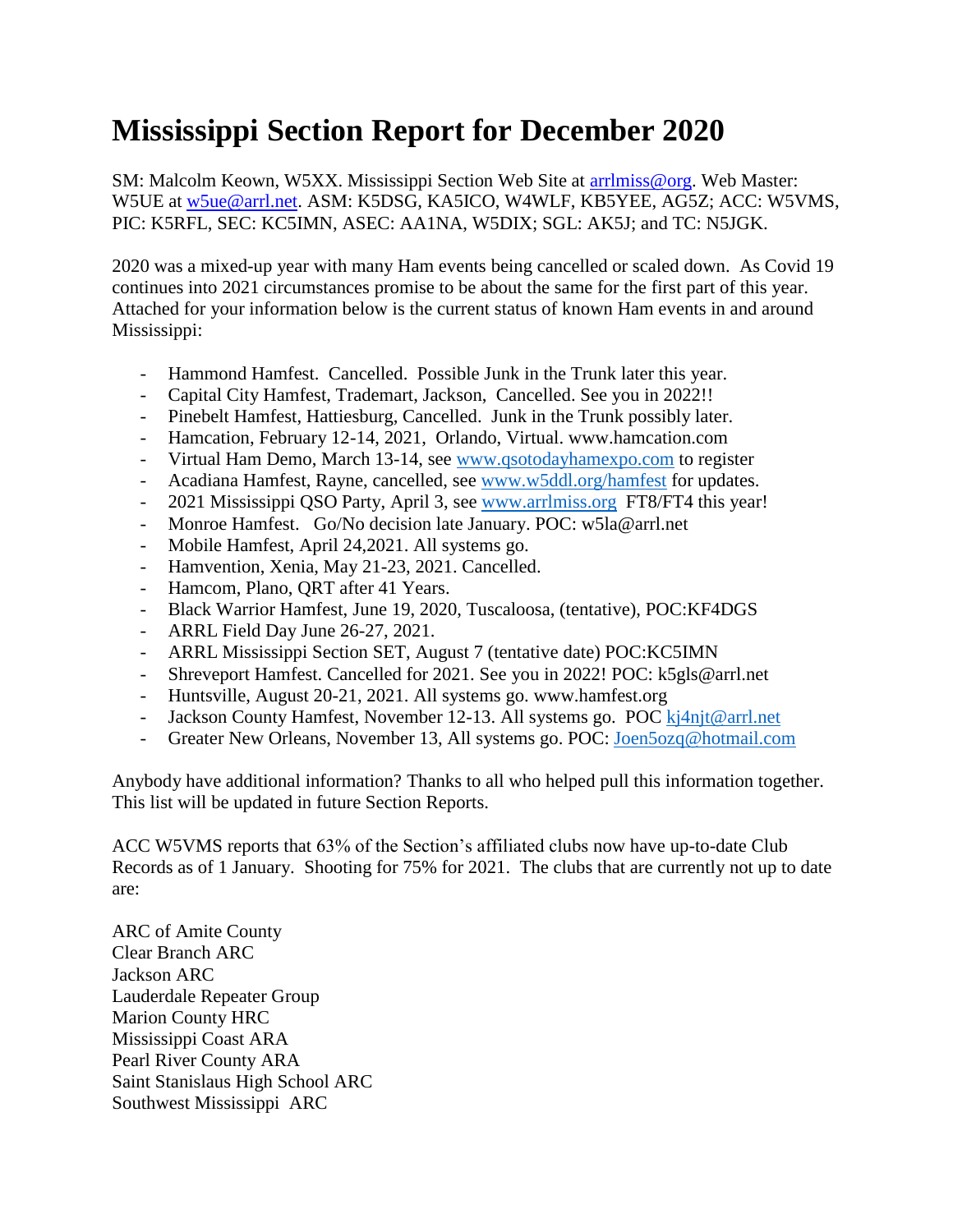Tishomingo ARC Tupelo ARC

Club Members. Ask your Club President or S/T how come the Club's Annual Club Report is not up to date and how come the Club missed out on the free 2021 ARRL Handbook for an event prize. Contact [w5vms@icloud.com](mailto:w5vms@icloud.com) for help in completing your Annual Club Report

Have you ever wondered about the person on the other end of a QSO? Many Hams have entered their biographies on QRZ.com. Check a few calls of Hams you have worked. A few years ago, there weren't that many biographies on the website but now there are many (including W5XX). Yours not on there? This a simple thing to do. Work up your biography on your favorite word processing app and then cut and paste to QRZ.com.

Here's another idea for making your weekly two-meter net a little more interesting. At the close of the formal net the Net goes into a 'Ragchew Session.' The Net Control or one of the net checkins has a couple of prepositioned topics of interest to the Ham Community and asks for comments such as the FCC \$35 processing fee, Technician operation on 75, lack of local participation in the SET, assisting with communications for local public events, etc. Hams are never without their opinions.

Event Chairman KG5YEE reports that the Vicksburg ARC provided communications for the Annual Reindeer 5K Run. This race is a fund-raising event with proceeds going to PAWS Rescue. This an enjoyable event because many of the runners and walkers dress up in Holiday costumes and run/walk with their dogs also dressed up in Holiday attire. PAWS Rescue had over \$21,000 donated as a result of this annual race through the streets of downtown Vicksburg. Radio operators participating were KG5YEE (Net Control), KG5OVR, N5JGK, KD5DHR, KC5VTN, W5VMS, KC5GIB, KG5ZCY, and KC5GHU.

The Central Mississippi ARA held a Fox Hunt on January 9 at Pelahatchie Shore Park. Despite the cold weather, the event, which lasted just over an hour, was well attended. K5ERB, K5HH, K1REZ, K5FIT, KI5HGX, KG5UNF, WM5A, and K5PBK all participated (W5VMS took notes). CMSARA is planning additional Fox Hunts in the future.

In EC Reports from around the State KD5NDU (Yalobusha) says ARES now has a Facebook page up with 168 followers. The page was set up for the public; much weather information has been posted. K5ATA reports from Tate County that their repeater has gone down again, but they are working on getting it back on the air. In Jackson County K9EYZ notes that ARES is working to improve local area digital communications, including the addition of a monthly NBEMS Net. In DeSoto County KF5WVJ reports that ARES has gone back to zoom meetings, and N5ZNT (Lincoln County) reports they are still having over the air Meetings (VHF/ HF).

Congratulations to AD5HM and K5FIT on completing ARRL EC-001 Introduction to Emergency Communications and to KD5NDU for completing EC-016 Public Service and Emergency Communications Management for Radio Amateurs. And K5LVL has been hard at work completing FEMA Courses 120c, 230d, 240b, 241b, 242b, 244b, and 2488a.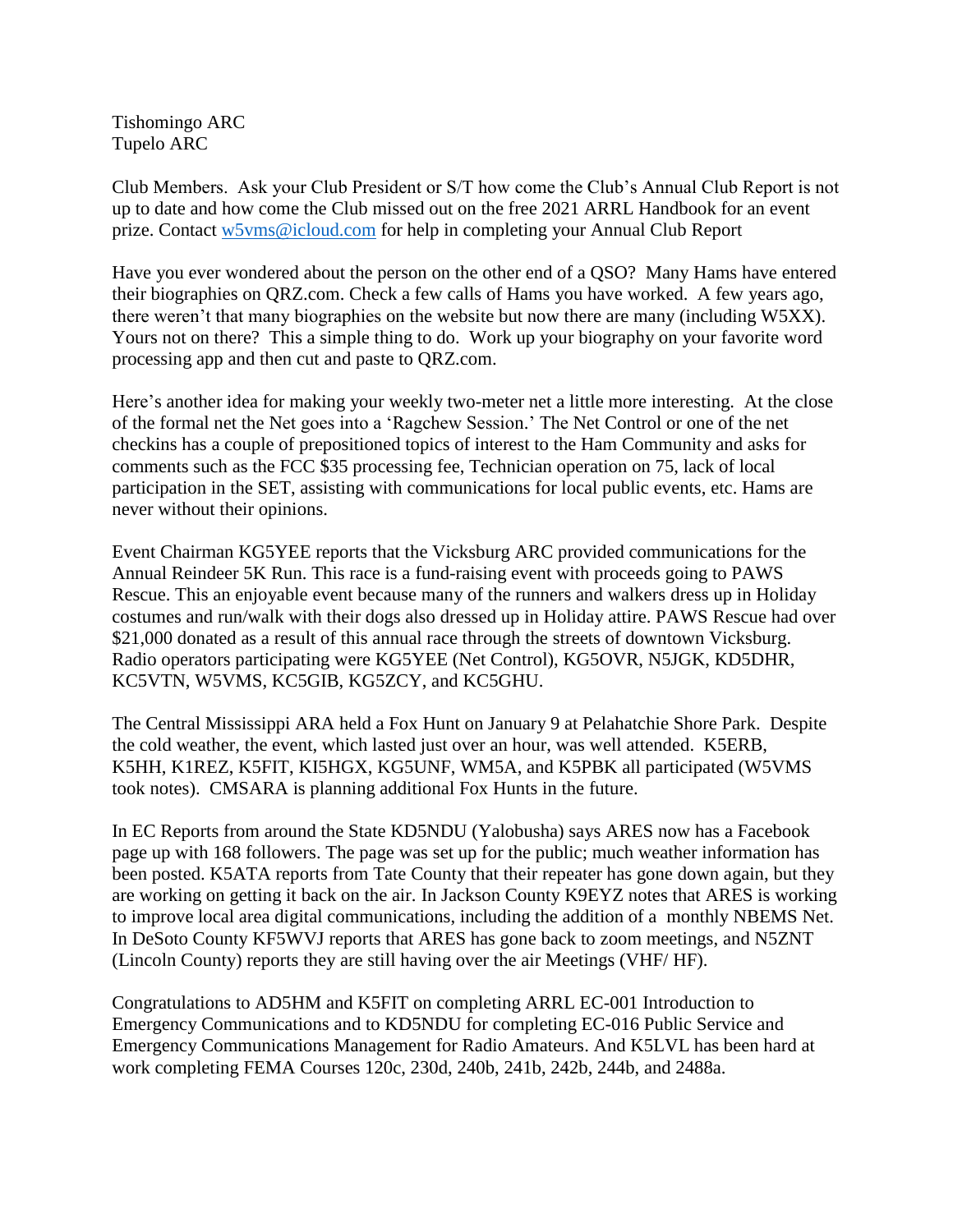And congratulations to the following who upgraded in December: KI5IKJ, Mary – Hamilton, KI5JCL, Kyle – Madison; KI5MJL, Johnny – Corinth; KI5MNQ, Kevin - Petal; and KC5OAE, Robert – Gulfport.

Welcome to the following new Hams in Mississippi in December: KI5MHP, Daniel – Pearl; KI5MIJ, Lee, Oxford; KI5MJT, Benjamin – Ridgeland; KI5MMW, Mark, Tupelo; KI5MNX, Justin – Ridgeland; KI5MOK, Mark – Meridian; KI5MPE, Edward – Kiln; KI5MPF, Ross – Long Beach; and KI5MSG, Ronald – Louisville.

You would think that 2020 was a real down year for Ham Radio growth in Mississippi. However, in 2018 we had 102 new Hams, in 2019 101, but in 2020 164! Good Show! Further, in 2018 we had 65 upgrades, in 2019 59, and in 2020 49. Not bad! Thanks to all the VE Teams in Mississippi that have kept new Hams and upgrade testing going despite Covid 19. Great Job!

Also welcome the following new ARRL Members in December: KK4ADD, Stanley – Pearl; KD5ALE, Vernon – Hernando; W1DXD, Donald – Oxford; W7EU, Jeff – Madison; K5FIT, Jack – Flowood; K5GVK, Ginger - Abbeville; W4IOS, Eldon – Meridian; N5JNT, Stanford – Bogue Chitto; KF5JSV, James – Ethel; KF5KDL, Anna – Long Beach; KD5LDE, Grady – Senatobia; KC5MA, William – Coldwater; KI5MBA, Richard – Hattiesburg; N5MES, Jerry – Moss Point; KI5MPE, Edward – Kiln; KG5RFI, James – Byhalia; KD5UVV, Dale – Picayune; and KG5YKZ, Daniel – Louisville.

ARRL Membership is now 997 up 13 from last month. Wow! So close to 1,000. Thanks to all who support ARRL Membership in Mississippi!

SEC/DEC Reports for December 2020: KC5IMN (SEC), N5ZNT (SW MS), and KB0ZTX (NW MS).

EC Reports for December: K5ATA (Panola), N5CRS (Jasper), K9EYZ (AEC Jackson), AE5FK (Walthall), KF5IAY (Carroll), KA5ICO (Chickasaw), N5KDA (Adams), AD7KJ (Franklin), KD5NDU (AEC Yalobusha), KG5TTE (Panola), KF5WVJ (DeSoto), KB5ZEA (Attala), N5ZNT (Lincoln/Wilkinson), and KB0ZTX (Marshall).

ACC Report: W5VMS. Prepared a comprehensive multi-color 2020 Annual Club Report. The document will be posted on www.arrlmiss.org

Club Newsletter/Reports (Editor): the Meridian ARC Spark Gap (W5MAV)

Mississippi lost several Hams in the past month.

W5JWW of Sumner – John was a very active Ham being Emergency Coordinator in Tallahatchie County for over ten years. He was a practicing attorney for 40 years in the Delta and served as county prosecuting attorney and municipal judge for many surrounding towns as well as being an active civic leader.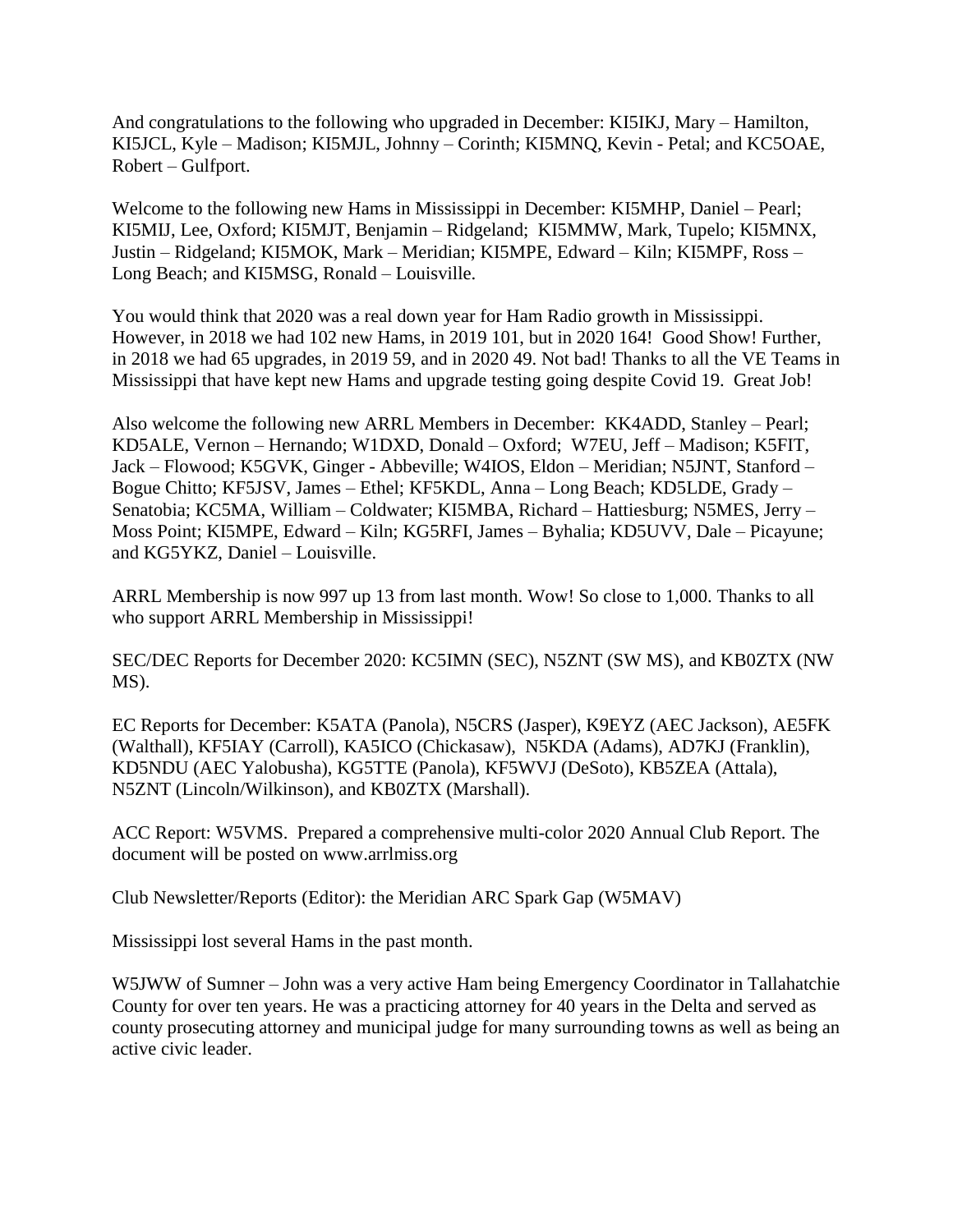W5KK of Senatobia – Ken was retired employee of the Illinois Central Railroad. He was a member of the DXCC Honor Roll and had 8 band DXCC with only 100 watts. Never owned an amplifier. A visit to his gravesite in Senatobia shows on his headstone 'CQ DX CCQ DX de W5KK.' A true-blue Ham! (see photo on www.arrlmiss.org)

KD5CBK of Enterprise - Phillip spent many years in church ministry as well as being a graduate of the Alabama Fire Academy followed by serving many years as a paramedic in volunteer fire departments. He was a retired employee of Southern Electric and Irby Electric and was an active Ham in his spare time.

KA5DAN – Dan of Corinth

Two other Mississippi Hams passed in November, but W5XX has not yet been able to contact their families to get permission to send their obituary into ARRL Headquarters to be published in QST Silent Keys. We are losing too many good Hams.

HF Net Reports – sessions/QNI/QTC (Net Manager)

Hattiesburg ARC 10M Net 4/37/0 (KD5XG)

K5TAL 80M Net 5/78/0 (WV5Q)

Magnolia Section Net 31/1140/8 (KA5ICO) (Record QNI for 2020!)

MS Baptist Hams Net 4/12/0 (WF5F)

MSPN 31/2432/19 (W5JGW)

VHF Net Reports - sessions/QNI/QTC (Net Manager)

Adams County ARES 4/51/0 (N5KDA)

Attala County ARES 1/3/0 (KB5ZEA)

Capital Area Emergency Net 4/53/0 (K5XU)

Central Mississippi ARES Training Net 5/43/9 (KG5SQZ)

DeSoto County Training and Information Net 4/83/0 (KF5WVJ)

Delta ARA Net ?/156/0 (KF5IAY)